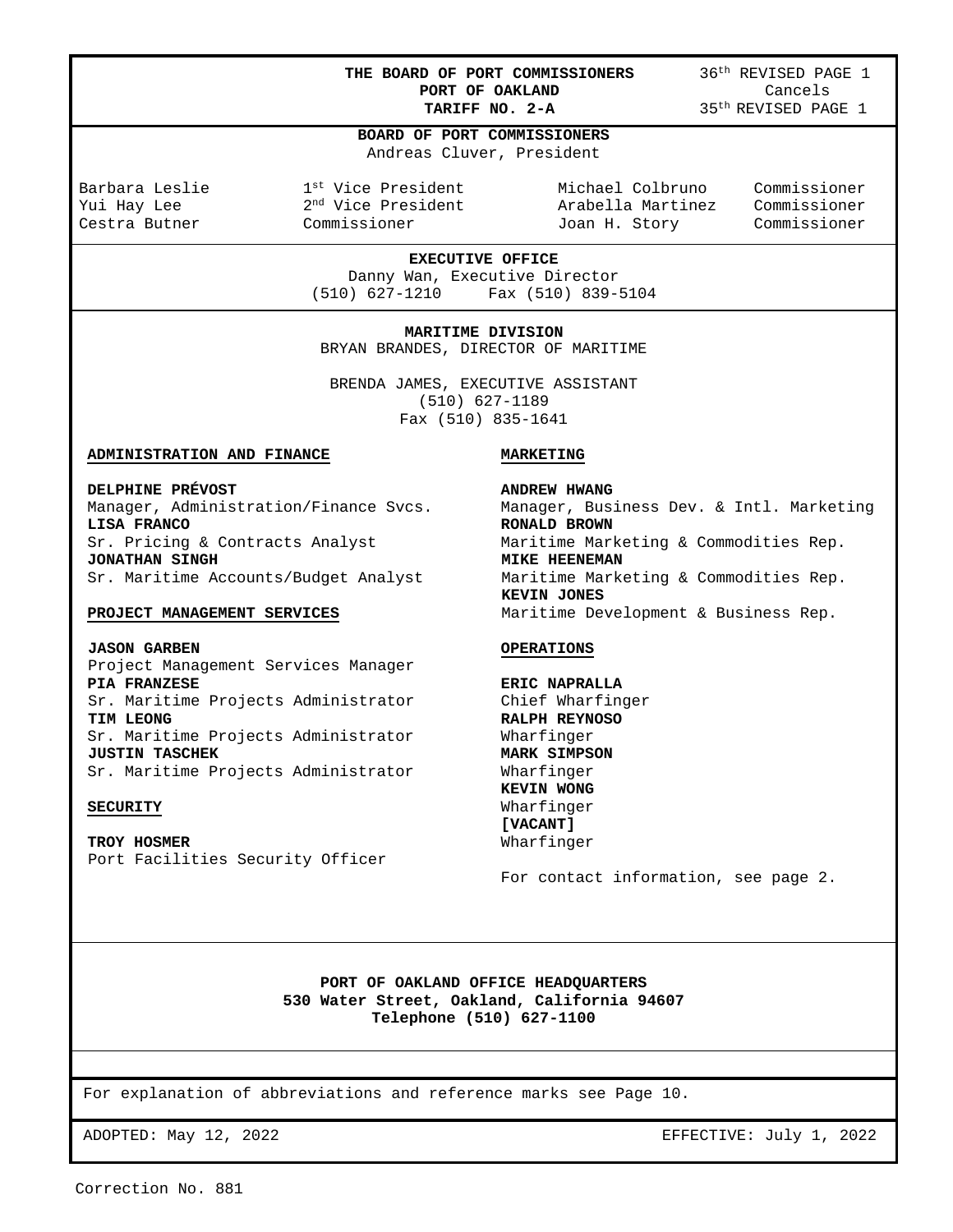# **THE BOARD OF PORT COMMISSIONERS** 30<sup>th</sup> REVISED PAGE 2<br>**PORT OF OAKLAND** Cancels **PORT OF OAKLAND<br>TARIFF NO. 2-A**

**TARIFF NO. 2-A** 29th REVISED PAGE 2

# **MARITIME DIVISION HOMEPAGE INFORMATION**

https://www.oaklandseaport.com

#### **MARITIME DIVISION**

**BRYAN BRANDES, DIRECTOR OF MARITIME**  bbrandes@portoakland.com

(510) 627-1243

**BRENDA JAMES, EXECUTIVE ASSISTANT**  bjames@portoakland.com (510) 627-1189

#### **ADMINISTRATION AND FINANCE**

**DELPHINE PRÉVOST**  dprevost@portoakland.com (510) 627-1141 **LISA FRANCO**  lfranco@portoakland.com (510) 627-1574 **JONATHAN SINGH**  jcsingh@portoakland.com (510) 627-1376

### **PROJECT MANAGEMENT SERVICES**

#### **JASON GARBEN**

L

jgarben@portoakland.com (510) 627-1153 **PIA FRANZESE**  pfranzese@portoakland.com (510) 627-1154

**TIM LEONG**  tleong@portoakland.com (510) 627-1537

**JUSTIN TASCHEK**  jtaschek@portoakland.com (510) 627-1309

#### **SECURITY**

**TROY HOSMER**  thosmer@portoakland.com (510) 627-1303

**Note:** The above telephone numbers are valid only when dialed from within the United States. Please consult local telephone procedures if dialing from outside the United States.

# **MARKETING**

**ANDREW HWANG**  ahwang@portoakland.com (510) 627-1103 **RONALD BROWN**  rbrown@portoakland.com (510) 627-1166 **MIKE HEENEMAN**  mheeneman@portoakland.com (510) 627-1188 **KEVIN JONES**  kgjones@portoakland.com (510) 627-1319

#### **OPERATIONS**

**ERIC NAPRALLA**  enapralla@portoakland.com (510) 627-1403 **RALPH REYNOSO**  rreynoso@portoakland.com (510) 627-1313

**MARK SIMPSON**  msimpson@portoakland.com (510) 627-1407 **KEVIN WONG**  kwong@portoakland.com (510) 627-1277

For explanation of abbreviations and reference marks see Page 10.

ADOPTED: May 12, 2022 2003 2009 2009 2009 2010 2022 EFFECTIVE: July 1, 2022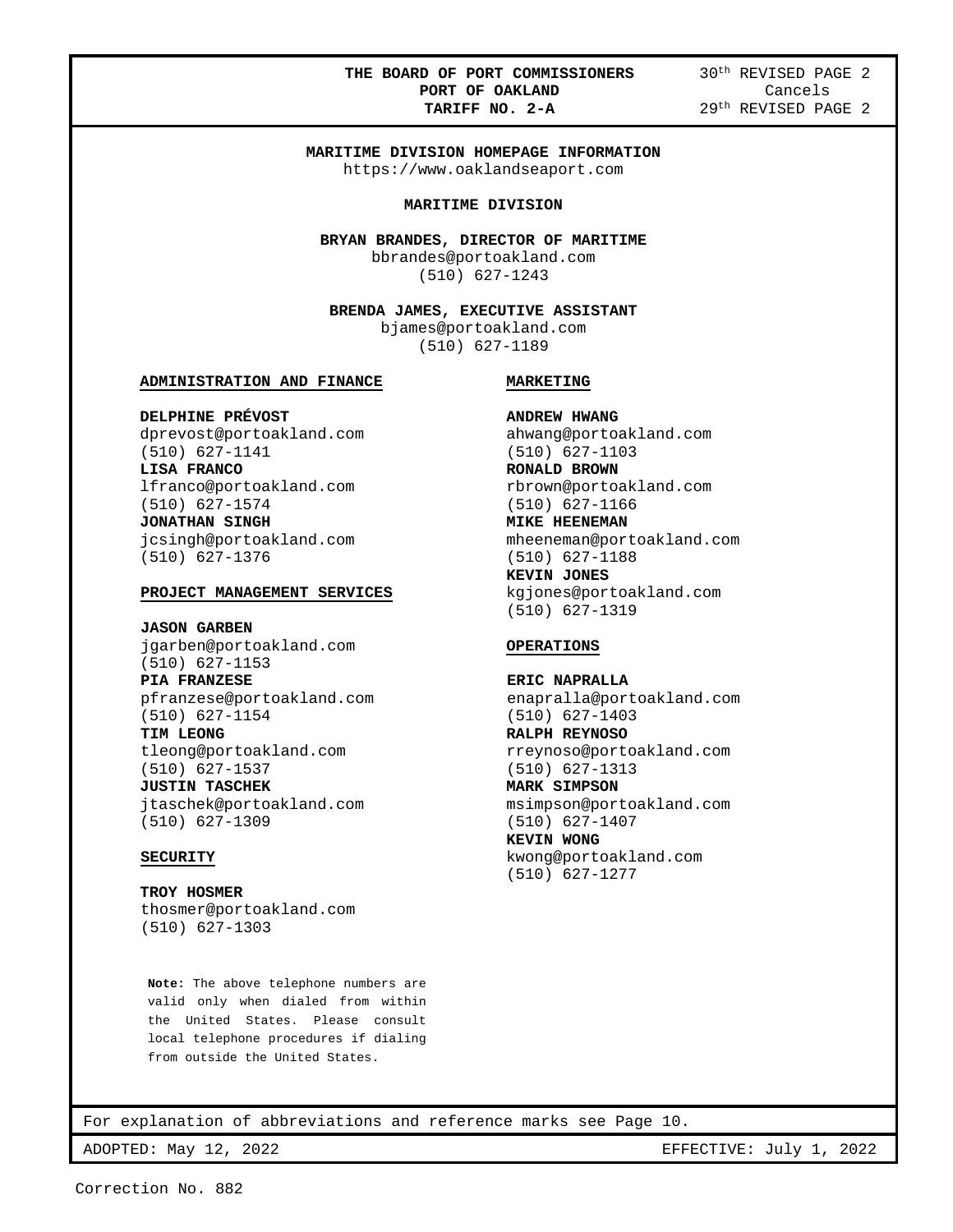# **THE BOARD OF PORT COMMISSIONERS** 82<sup>nd</sup> REVISED PAGE 3<br>**PORT OF OAKLAND** Cancels  **PORT OF OAKLAND<br>TARIFF NO. 2-A**

# **CORRECTION NUMBER SHEET**

Upon receipt of revised or new pages, the page number will be placed opposite the "correction" number (shown below) corresponding to number shown in lower left-hand corner of new or changed page. Entries will appear in consecutive order with no omission, however, if entries indicate that a new or changed page has not been received, request should at once be made to the port for copy of same.

| $\mbox{CORR}$<br>NO. | REV<br>NO.                                       | $\ensuremath{\mathbf{P}}\ensuremath{\mathbf{AGE}}$<br>NO. | $\mbox{CORR}$<br>NO.                                              | REV<br>NO. | $\mathbf{PAGE}$<br>NO. | $\mbox{CORR}$<br>NO. | $\mathbf{REV}$<br>$\texttt{NO}$ . | $\mathbf{PAGE}$<br>NO. | CORR<br>NO. | REV<br>NO. | $\mathbf{PAGE}$<br>NO. |
|----------------------|--------------------------------------------------|-----------------------------------------------------------|-------------------------------------------------------------------|------------|------------------------|----------------------|-----------------------------------|------------------------|-------------|------------|------------------------|
| 881                  | $36^{th}$                                        | $\,1$                                                     |                                                                   |            |                        |                      |                                   |                        |             |            |                        |
| 882                  | $30^{\text{th}}$                                 | $\overline{a}$                                            |                                                                   |            |                        |                      |                                   |                        |             |            |                        |
| 883                  | 82 <sup>nd</sup>                                 | $\mathbf{3}$                                              |                                                                   |            |                        |                      |                                   |                        |             |            |                        |
| 884                  | $4^{\text{th}}$                                  | $30$                                                      |                                                                   |            |                        |                      |                                   |                        |             |            |                        |
| 885                  | $1^{\rm \,st}$                                   | $37\mbox{\AA}$<br>iii                                     |                                                                   |            |                        |                      |                                   |                        |             |            |                        |
| 886                  | $3^{\mathrm{rd}}$                                | 101                                                       |                                                                   |            |                        |                      |                                   |                        |             |            |                        |
| 887                  | $2^{\rm nd}$                                     | 102                                                       |                                                                   |            |                        |                      |                                   |                        |             |            |                        |
| 888                  | $16^{\text{th}}$                                 | 131                                                       |                                                                   |            |                        |                      |                                   |                        |             |            |                        |
| 889                  | $13^{\text{th}}$                                 | 133                                                       |                                                                   |            |                        |                      |                                   |                        |             |            |                        |
| 890                  | $17^{\text{th}}$                                 | 145                                                       |                                                                   |            |                        |                      |                                   |                        |             |            |                        |
| 891                  | $5^{\rm th}$                                     | 147                                                       |                                                                   |            |                        |                      |                                   |                        |             |            |                        |
| 892                  |                                                  |                                                           |                                                                   |            |                        |                      |                                   |                        |             |            |                        |
| 893                  |                                                  |                                                           |                                                                   |            |                        |                      |                                   |                        |             |            |                        |
| 894                  |                                                  |                                                           |                                                                   |            |                        |                      |                                   |                        |             |            |                        |
| 895                  |                                                  |                                                           |                                                                   |            |                        |                      |                                   |                        |             |            |                        |
| 896                  |                                                  |                                                           |                                                                   |            |                        |                      |                                   |                        |             |            |                        |
| 897                  |                                                  |                                                           |                                                                   |            |                        |                      |                                   |                        |             |            |                        |
| 898                  |                                                  |                                                           |                                                                   |            |                        |                      |                                   |                        |             |            |                        |
| 899                  |                                                  |                                                           |                                                                   |            |                        |                      |                                   |                        |             |            |                        |
|                      |                                                  |                                                           |                                                                   |            |                        |                      |                                   |                        |             |            |                        |
|                      |                                                  |                                                           | For explanation of abbreviations and reference marks see Page 10. |            |                        |                      |                                   |                        |             |            |                        |
|                      | EFFECTIVE: July 1, 2022<br>ADOPTED: May 12, 2022 |                                                           |                                                                   |            |                        |                      |                                   |                        |             |            |                        |